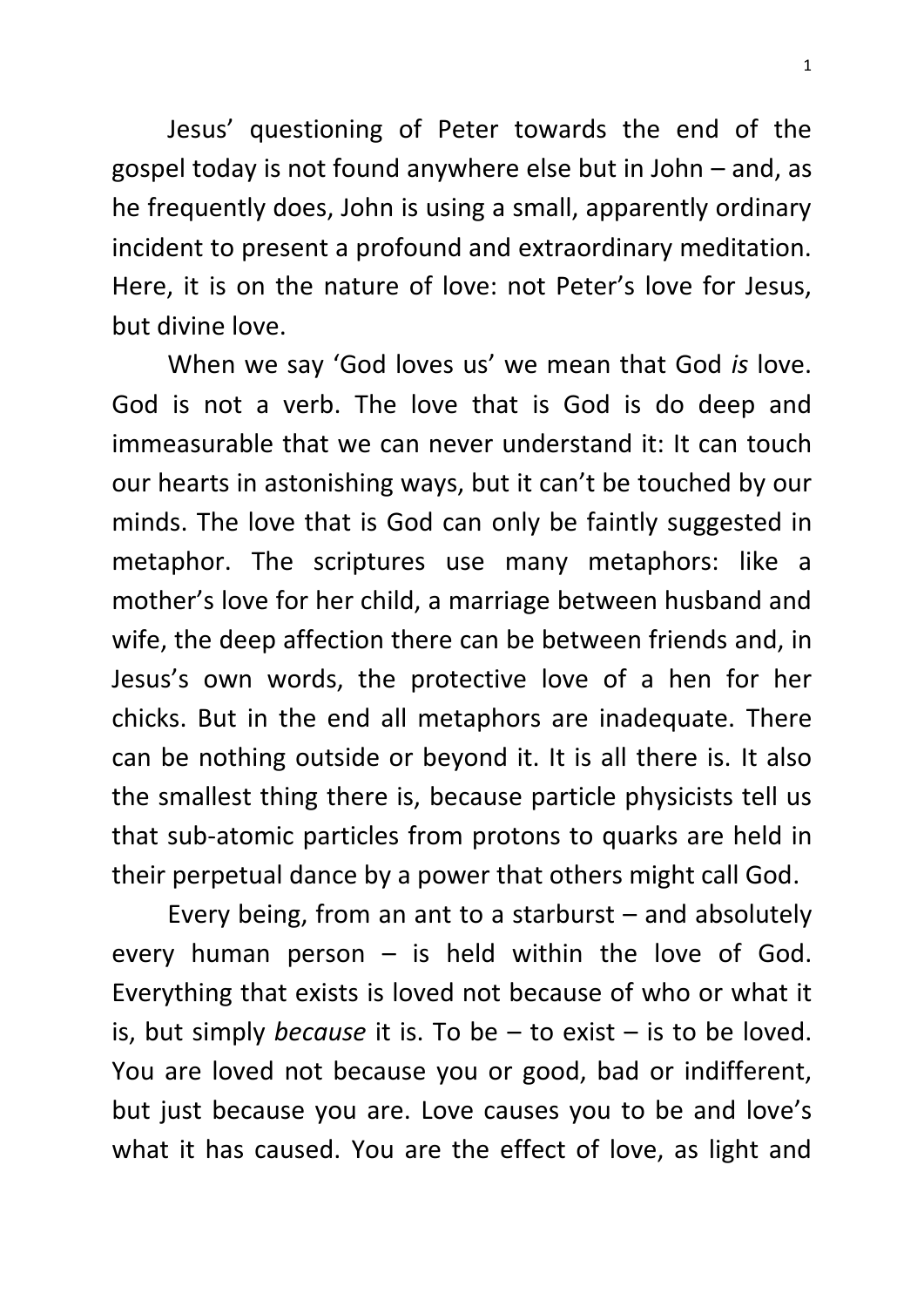heat is the effect of the sun. This isn't some fanciful thinking, because Jesus taught it to us in Chapter 5 of Matthew's gospel when he said: "Therefore be perfect as your heavenly Father is perfect; for he sends his rain on good and bad people alike, and makes his sun shine on the just and the unjust equally."

When God – however we conceive God to be – looks at the ant or the starburst or the human person, he says: 'I love only you. I call only you. I whisper only to you. There is only you and me.' Every time he says this to a thousand million beings, it is always and every time true, because God sees only one. When he looks at you he sees the ant and the starburst and the thousand million beings at the same time. Our lifelong experience of manyness and separation, of competition and conflict, is a lie. But we don't have to be nervous or afraid: we're not lost in this oneness of God's gaze, we're not absorbed or fused and we do not for a moment lose our unique individual self, because what God who is love, has brought into being, he does not wipe away. God never has second thoughts. Buddhists call it a 'nottwoness' – which is a good attempt to put into words something that goes utterly beyond all words.

A modern spiritual writer has put it this way:

"A soft whisper of energy seemed to emerge from the stillness. It was like a like a tiny flame, one that could be easily overlooked but was eternally present. Like a moth drawn to light I followed it, until the idea of myself  $-$  of me,